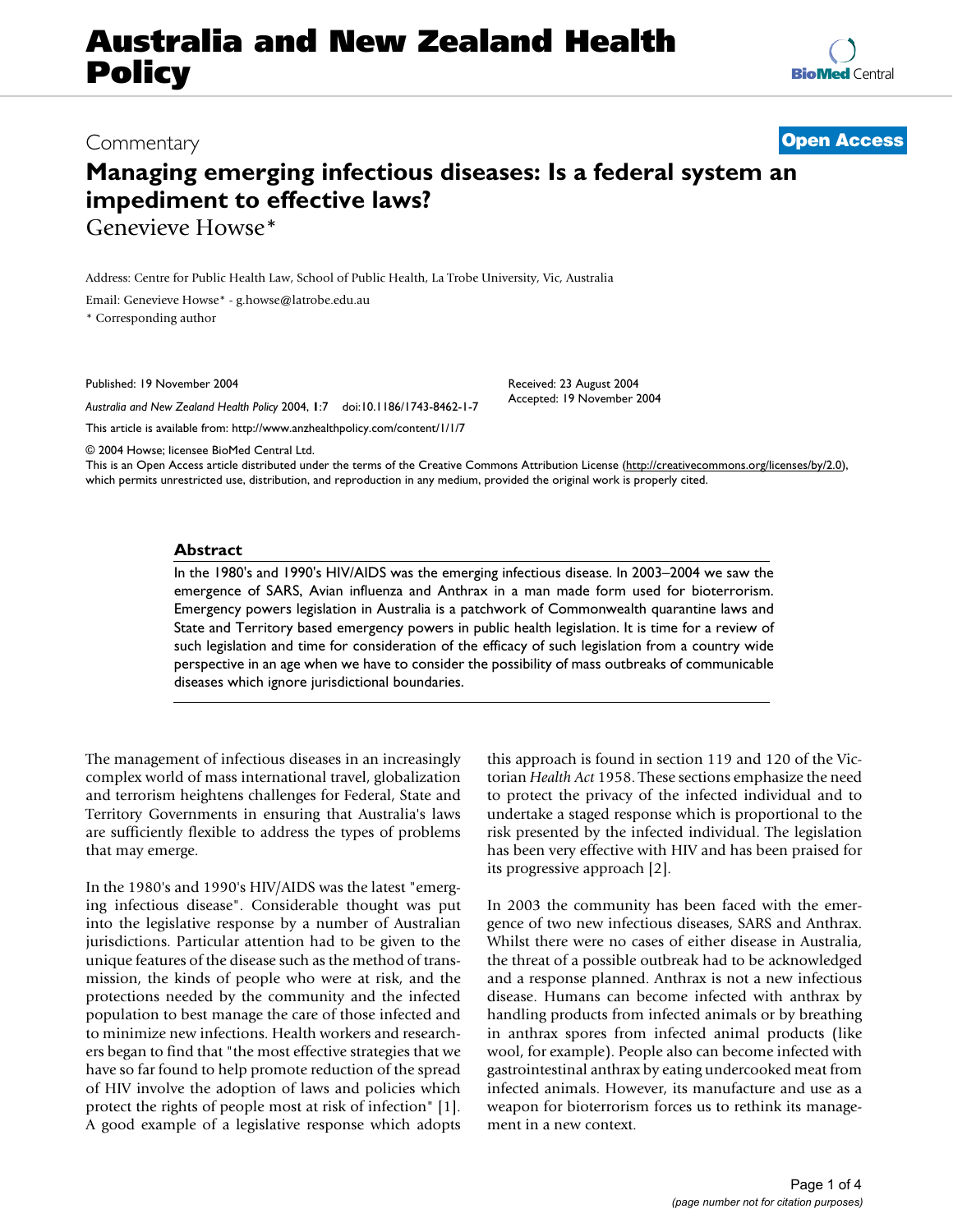These two infectious diseases have very different features from HIV which spreads only via transmission of infected bodily fluids such as blood or semen. SARS, by contrast is transmitted via droplets from infected cases which, as a result of coughing, carry the virus to close contacts [3] Thus, the infection profile of SARS requires planning for the possible overrun of Intensive Care Units and the likely infection of a number of ICU staff affecting both morale and capacity to cope. Anthrax raised different problems. These include the possible investigation of terrorist suspects alongside investigation of the outbreak of the infectious disease. Difficulties are also raised by likelihood of public panic, and the flooding of public health officials with reports of suspicious white powder.

In early 2004 the media reported the spread of avian influenza across South East Asia. This disease has different features from HIV/AIDS and SARS and an approach to an Australian outbreak would also be different. The main difference is in the source of transmission of the virus, that is, from infected birds to humans. There is very little difference [from ordinary influenza] in the symptoms (though these may vary in severity) or treatment of the virus [4] It is too early to predict whether this may be the next "emerging infectious disease", but its current spread has given rise to concern about such a possibility [5]

Australia is a federal system. There are two parallel sets of laws in operation. The Commonwealth Constitution sets out the legislative powers of the Commonwealth. Specific powers are listed in the Commonwealth constitution but State constitutions have broad powers covering matters such as peace, order and good governance. As the Commonwealth has no specific power to legislate with respect to health, other than the quarantine power, national legislative schemes in public health which rely upon a cooperative approach from all States and Territories are cumbersome and difficult.

Without a specific head of power, the Commonwealth has limited ability to legislate with respect to health. "That is, the legislative powers of the Commonwealth are specified in the Constitution and do not include expressly most of the activities that together comprise the field of public health"[6] For this reason, there are no Commonwealth emergency health powers except quarantine powers. Quarantine powers are currently restricted to isolation at the border of the country of people, plants, and animals to prevent the spread of disease. There is a real possibility that quarantine laws could have a broader scope. It depends on how widely the High Court would interpret section  $51(x)$  of the Commonwealth Constitution. A quarantine law could override state laws as long as it remained a law "with respect to quarantine". However, "the power is potentially a colossus so far as the expansion of legislative authority in the fields of public health is concerned". [6]

The quarantine power would be the most likely candidate for a head of power on which to base development of commonwealth laws for the management of public health emergencies. Another possibility may be the external affairs power, if there was a relevant treaty or international agreement which could be given effect to in domestic law. However the legislation would have to be limited to laws giving effect to the treaty.

States and territories have a range of emergency powers available to them in their existing public health legislation. Some are relatively old. For example, the *Health Act* 1911 (WA), *Public Health Act* 1952 (NT) based on an 1898 Ordinance (Both these Acts are currently under review). Health emergency powers vary from one jurisdiction to another, but include powers to support disease surveillance, contact tracing and orders to restrict behavior or movement of individuals with an infectious disease in certain circumstances. There are also powers to recall food, search premises and seize property, close buildings and a range of other substantial and intrusive powers.

It is suggested that it is time to consider whether state and territory public health legislation contains sufficient measures to manage the outbreak of an infectious disease in a modern environment which includes mass travel, swift spread of infection and additional complexity raised by fears of bioterrorism.

Currently, in a public health emergency caused by the spread of an emerging infectious disease, Australia could need to rely on a patchwork of legislative measures to assist it to cope. Commonwealth quarantine laws and State and Territory powers in public health legislation may all be needed to address the problem. If an outbreak occurred on a border, or in some area where jurisdiction may be in doubt such as airspace or offshore and a state or territory response was required in addition to any quarantine measures, there could be confusion over jurisdiction for the application of State and Territory powers. State and Territory public health acts do not adequately provide for interjurisdictional communication and cooperation. There could also be difficulties if an infectious disease caused overseas deaths of people from more than one State or Territory in circumstances where an Australian coronial investigation was considered desirable. In such a situation, the jurisdiction of more than one Australian coroner would be triggered. Several State and Territory coronial laws could apply and there could be different inquests under different laws undertaken by different coroners into the same incident.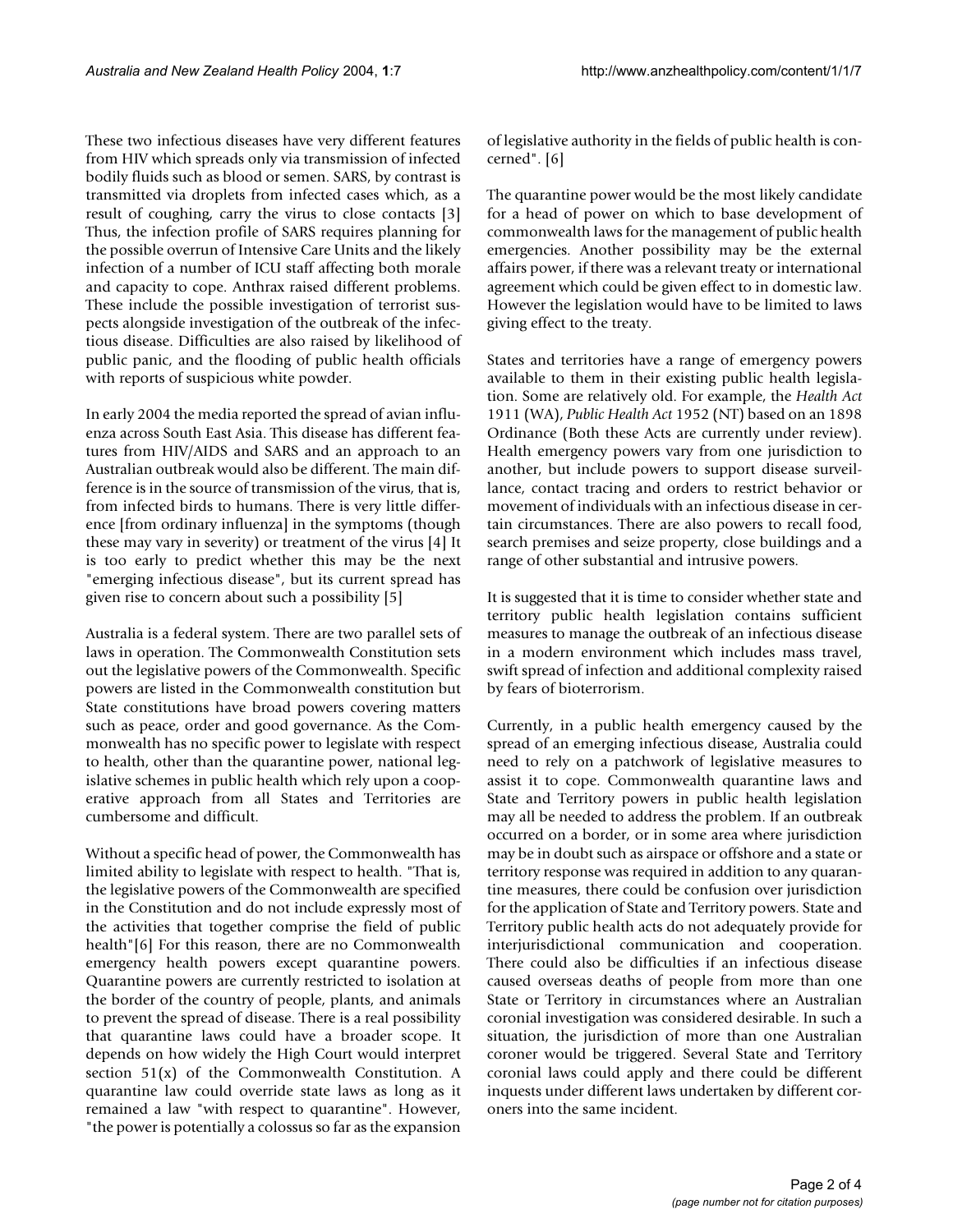It is suggested that it is time to look at the efficiency of the emergency powers laws of Australia as a whole: to map the laws in each jurisdiction and the Commonwealth quarantine laws and to consider their effectiveness in the face of the outbreak of a fast moving, easily spread infectious disease. The efficacy of Australia's laws should also be considered in relation to bioterrorism. While there were no infections from anthrax in 2003 despite a great deal of media coverage and infections and deaths in the US, a responsible legislature ought to acknowledge the possibility and ensure that the law is ready to support a swift and effective response.

It is not enough to consider whether the individual pieces of legislation are up to the task of managing outbreaks of newly emerging infectious diseases. Indeed many of the jurisdictions are currently reviewing their public health legislation and will no doubt give proper consideration to this issue as part of the review. But who is thinking about how the legislation of all jurisdictions and the Commonwealth quarantine fits together? What powers enable communication and cooperation between jurisdictions about the outbreak of infectious disease? What kind of opportunity is there for a coordinated response? Can public health orders made in one jurisdiction travel to another jurisdiction when the infected individual travels? What arrangements can be made if an outbreak occurs on or close to a interstate border? What if there is an outbreak on a bus carrying passengers from Victoria, through South Australia to the Northern Territory?

It is encouraging to note that, even without specific legislation, there has been a mechanism to achieve communication and cooperation between jurisdictions through the Communicable Disease Network of Australia (CDNA). This Network has in fact been quite successful in fostering regular communication between the Communicable Disease Units across the country and has been involved in coordinated actions during a number of multistate outbreaks.

Despite the existence of this network and other good working relationships between government officials and various agencies in different jurisdictions, a serious outbreak of communicable disease would require the existence of legislative powers. Public health emergencies generate confusion, even panic. Clarity of powers and the way those powers interact with each other would be crucial in an emergency. It became apparent after the Bali tragedy in 2002 that coroner's jurisdiction was triggered differently in different jurisdictions and some acts did not support communication and cooperation when inquests might be needed for deaths of people ordinarily resident in several jurisdictions. The time to find the shortcomings in the legislation is well before the crisis.

A review of the efficacy of how these laws work together to protect the public health of all Australians should be undertaken. It has been possible to overcome the hangovers of federation for the betterment of all Australians in relation to corporations law. When doubts were recently raised about the constitutional basis of the corporations law scheme, the States and Territories were able to cooperate and refer the necessary powers to the Commonwealth to provide certainty about the laws which govern our corporations. Is our public health any less important than governance of our corporations? Could we cooperate to give ourselves certainty, flexibility and a consistent approach which protects the rights of those subject to some very broad powers?

The States and Territories are generally reluctant to refer powers to the Commonwealth. It may be time to seriously discuss referral of powers in the context of health emergency powers. At the very least, it is time that the Commonwealth, States and Territories recognised the need for the laws to work as a set of laws to protect the whole country, not simply individual laws to protect individual jurisdictions.

There has been work done internationally in this area. A model *State Emergency Health Powers Act* has been developed in the US in 2001 [7] In the preamble to this Act a rationale for its development is set out: "In the wake of the tragic events of September 11, 2001, our nation realizes that the Government's foremost responsibility is to protect the health, safety and wellbeing of its citizens. New and emerging dangers including emergent and resurgent infectious diseases and incidents of civilian mass casualties – pose serious and immediate threats to the population. A renewed focus on the prevention, detection, management and containment of public health emergencies is thus called for." The US, like Australia, is a Federal system. The model was intended to be taken up by those US states which wished to do so. To date, it has been passed in over half the US states. This bill would be an excellent starting point for development of an Australian model. There are a number of legislative mechanisms which could be used to support a nationally uniform approach to health emergency powers legislation in Australia.

The development and adoption of the model food legislation provides a useful model of a cooperative uniform approach. A model act was developed in consultation with all jurisdictions. It covered areas agreed to be core areas of the Act which ought to be the subject of a national approach and other provisions which were considered to be administrative and were to be adopted at the discretion of each jurisdiction. An intergovernmental agreement was signed as a mechanism to protect the uniformity of the